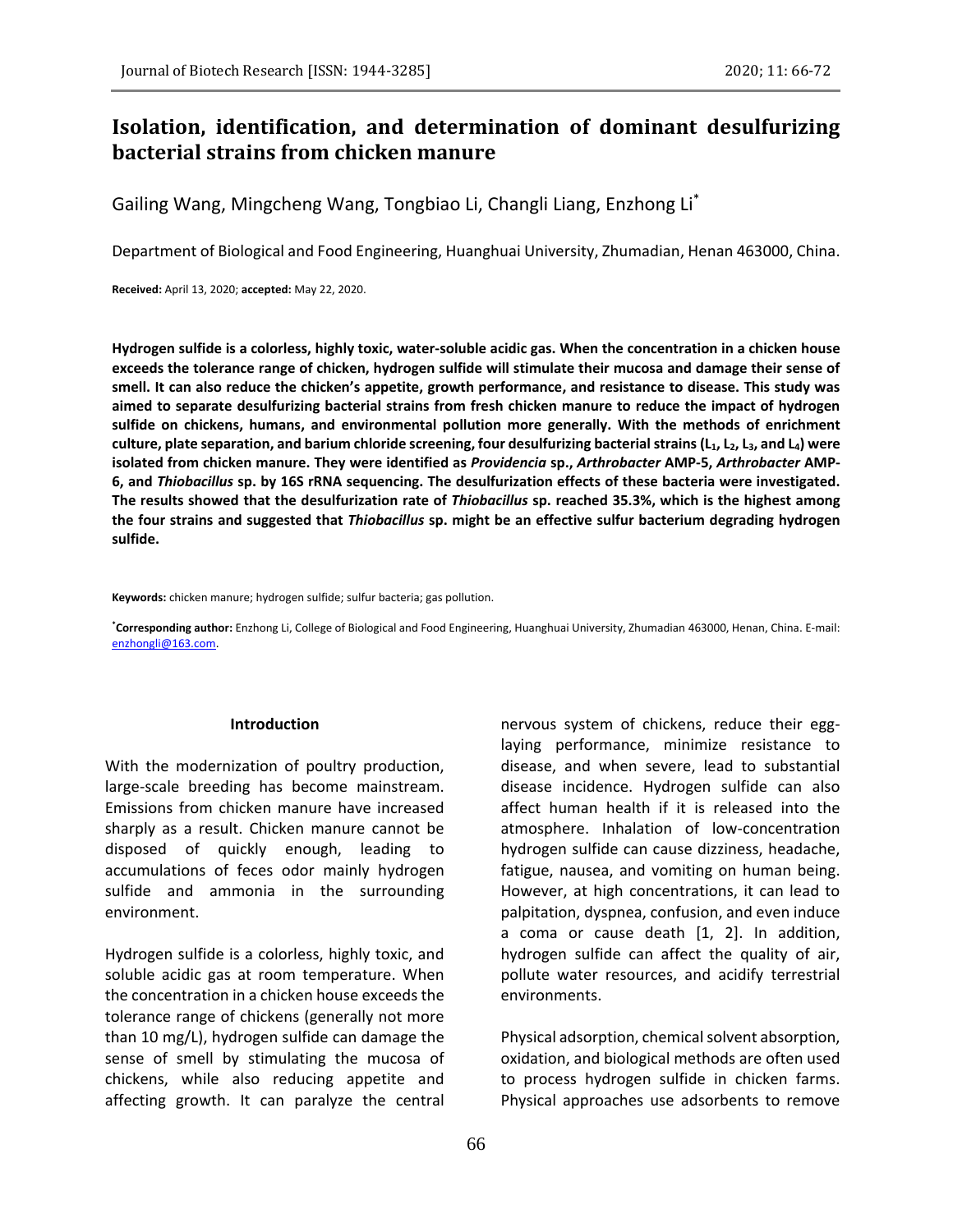hydrogen sulfide to purify the air [3]. This method is suitable for processing low-concentrations of hydrogen sulfide, but the preparation of adsorbents such as metal oxides, zeolites, ferric oxide hydrates, and zinc oxides is complicated and expensive [3-6]. Chemical absorption uses basic solvents to absorb hydrogen sulfide. This

method can absorb hydrogen sulfide well, but excessive alkalinity may be resulted, and other products can cause secondary pollution [7-9]. The oxidation method results in hydrogen sulfide gas being oxidized directly to sulfur monomers such as chlorine, ozone, and KMnO<sub>4</sub> with high desulfurization efficiency. However, additional equipment is needed, and the reaction time is long. Also, oxidant consumption is high, and the waste liquid is difficult to be processed harmlessly [10, 11]. Biological methods use some particular bacteria to degrade hydrogen sulfide. The approach is simple, low cost, and does not associate to harmful gas generation. The current studies revealed that sulfur-degrading bacteria include *Thiobacillus thioparus*, *Thiobacillus thiooxidans*, *Chlorobium thiosulfatophlium*, *Rhodococcus rhodochrous*, and *Ralastonia* sp. Most of the bacterial strains that are isolated from sludge, sewage, or chicken manure are sprayed directly onto chicken manure or modified by engineering bacteria on chicken manure [12].

This study attempted to isolate new sulfurdegrading bacteria from fresh chicken manure to reduce the content of hydrogen sulfide, and further, to determine the thiosulfate-oxidizing ability of those bacteria to select an efficient strain of desulfurization. The results of this study will lay a foundation for further research on biological desulfurization.

## **Materials and methods**

## **Preparation of culture media**

Bacterium enrichment and screening medium was prepared by dissolving 1.0 g ammonium chloride, 0. 5 g dipotassium hydrogen phosphate, 5.0 g sodium bicarbonate, 5.0 g sodium chloride,

0.2 g sodium sulfide, 0.2 g magnesium chloride, and 10 g sodium citrate into 1 L deionized water with the pH being adjusted to 7.4, and then sterilized at 121°C for 40 min [13]. Agar screening medium was prepared by adding 1.6 percent of agar powder into the above liquid medium and sterilized at 121°C for 40 min. Tryptic Soy Broth (TSB) was used for storage medium to store bacteria. 3g TSB powder was dissolved in 100 mL purified water and autoclaved at 121°C for 20 min.

# **Collection and treatment of the fresh chicken manure**

Ten healthy 60-day-old laying hens were randomly selected from a layer farm in Zhumadian City, Henan Province, China. 1.0 g of fresh chicken manure was weighted and put into a conical bottle containing 99 mL sterile phosphate buffered saline. The mixture tube was then shaken completely at the rotation speed of 180 rpm under sterile condition, so that the bacteria in chicken manure were fully diffused in the solution. After being placed still for 20 min, the supernatant was collected as the inoculums for the subsequent experiments.

# **Enrichment, isolation, and screening of sulfur bacteria**

Bacterial enrichment was done by adding 1 mL of above supernatant into 50 mL enrichment and screening medium and culturing in an incubator shaker with 140 rpm at 37°C for 72 h. After that, 1 mL of the suspension containing bacteria was pipetted and inoculated into another 50 mL fresh enrichment and screening medium for 48 h with the same growth conditions. Successive enrichments of bacterial culture were performed by using 2% (V/V) bacterial culture as the inoculums for each subculture. After three successive cultures, 0.1 mL of bacterial enrichment was spread onto agar screening medium with a glass spreading rod under aseptic conditions and placed inversely in an incubator at 37°C for 36-48 h. When distinct single bacterial colonies were formed on the surface of culture medium, they were purified by using three-line method for 3 generations. Then based on the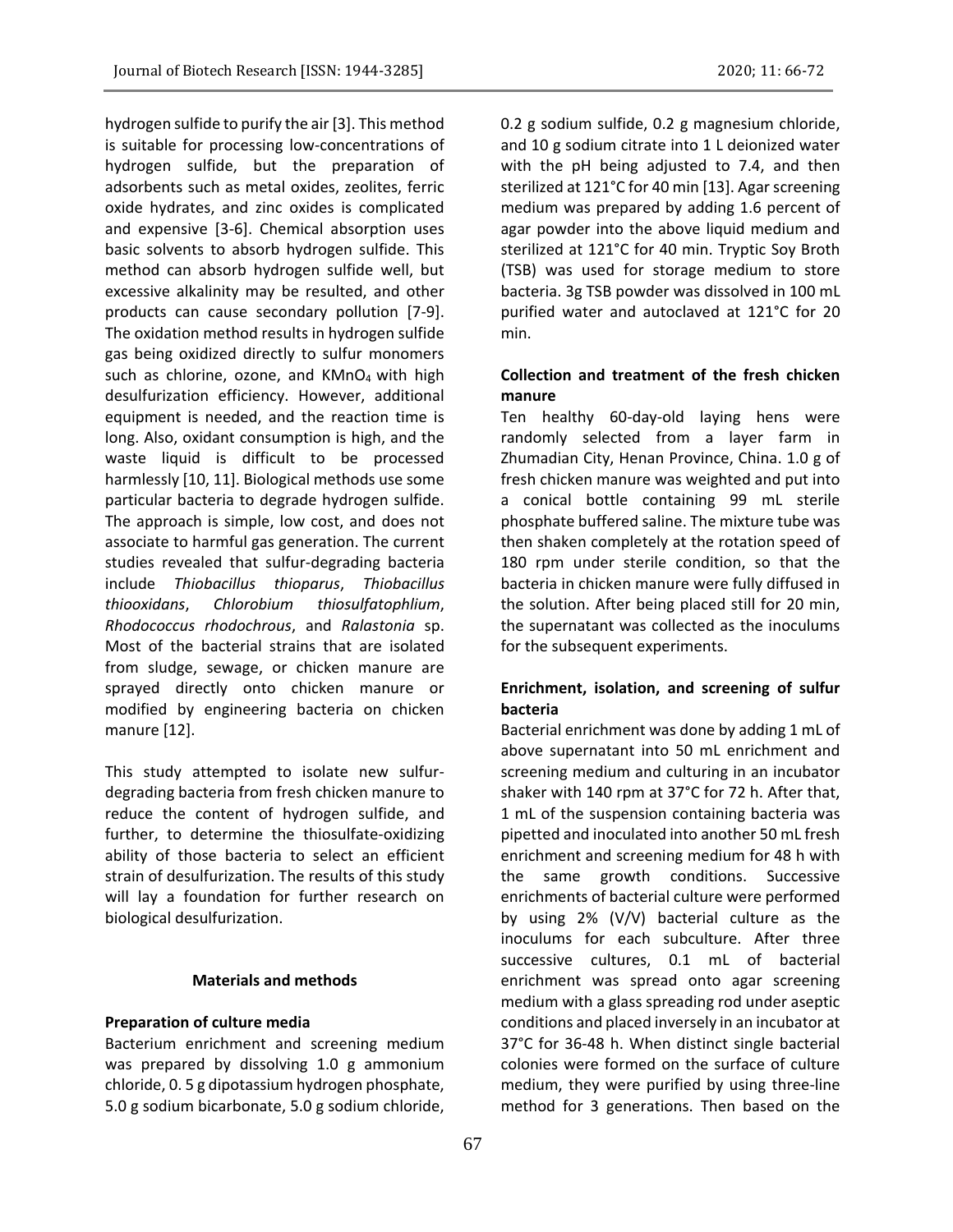morphological characteristics by gram staining, several strains of sulfur bacteria were initially selected. For long term storage, the bacteria were preserved at -80°C in TSB supplemented with 20% (v/v) glycerol.

### **16S rRNA gene sequence analysis**

The nearly complete 16S rRNA sequences of preliminary screened bacterial strains were obtained as described previously [14]. In brief, the 16S rRNA gene was amplified by polymerase chain reaction (PCR) using forward primer 27F (5'-AGAGTTTGATCCTGGCTCAG-3') and reverse primer 1492R (5'-CGGTTACCTTGTTACGACTT-3'). The PCR was performed as follows: predenatured at 95°C for 5 min, followed by 35 cycles of 95°C for 35 s, 55°C for 35 s, 72°C for 1 min 30 s, and then, extended at 72°C for 8 min. The PCR product was purified by using E.Z.N.A. gel extraction kit (Omega Bio-Tek, Norcross, Georgia, USA), and then, linked to the pMD18-T vector (TaKaRa, Beijing, China), and finally transformed into the *Escherichia coli* competent cell (DH5α). The positive clones with inserted target fragment was confirmed by PCR, and three randomly selected positive clones of each strain were sequenced by Sangon Biotech Co., Ltd. (Shanghai, China). The comparison of 16S rRNA gene sequence of the bacterial strains to the available 16S rRNA gene sequences in GenBank was carried out by using BLASTn (https://blast.ncbi.nlm.nih.gov). Sequences and their closest matches retrieved from the database were aligned by using Clustal W software (http://www.clustal.org). Phylogenetic tree was constructed by maximum-likelihood algorithm by using Mega 6.0 software (https://www.megasoftware.net/). Bootstrap values were calculated based on 1,000 replications.

#### **Determination of desulfurization effect**

To investigate the desulfurization effect, each bacterial strain was inoculated in 2 mL liquid medium and cultivated at 37°C overnight. In the experimental group, 1 mL suspension of each bacterial strain was added to 100 mL liquid medium, while in the control group was no

bacteria. 3 g sodium thiosulfate was added to all the tests. Each group was set in triplicate. All samples were shaken 140 rpm at 37°C for 48 h. After that, 1 mL culture solution was added to equal volume of 1% BaCl2 solution in a tube until the precipitate was formed. The precipitate was filtered slowly through filter paper. After drying, the precipitate of experimental group (M1) and control group (M2) were weighed to calculate the desulfurization effect:

Quality of desulfurization M (mg) =  $(M_1 - M_2) \times 0.1373$ 

Desulfurization rate (%) = M / (30  $\times$  0.405)  $\times$  100%

In which 0.1373 is the content of sulfur in BaSO<sub>4</sub>, 0.405 is the content of sulfur in  $Na<sub>2</sub>S<sub>2</sub>O<sub>3</sub>$ , and 30 is the amount of  $Na<sub>2</sub>S<sub>2</sub>O<sub>3</sub>$  (mg).

#### **Data analysis**

The data were expressed as mean ± standard error. The quality of desulfurization rate in the experimental and control groups was analyzed by SPSS 19.0 (IBM Company, Armonk, New York, USA). P < 0.05 was used to assess significant differences.

#### **Results**

In the present study, four desulfurizing bacterial strains ( $L_1$ ,  $L_2$ ,  $L_3$ , and  $L_4$ ) were isolated from the fresh chicken manure by using liquid selective medium and then purified on solid selective medium. They were identified by morphological observation and sequencing. The sulfur-oxidizing effects of the four bacterial strains were also investigated.

# **Morphological and genotypic characterization and phylogenetic analysis**

The four bacterial strains grew well on selective medium containing agar. The colonial morphology on the solid plate and bacterial characteristics under microscope are shown in Table 1. The colonial size and morphology of strains were observed at 48 h with  $L_2$  and  $L_4$ bigger than the other two strains. The colonies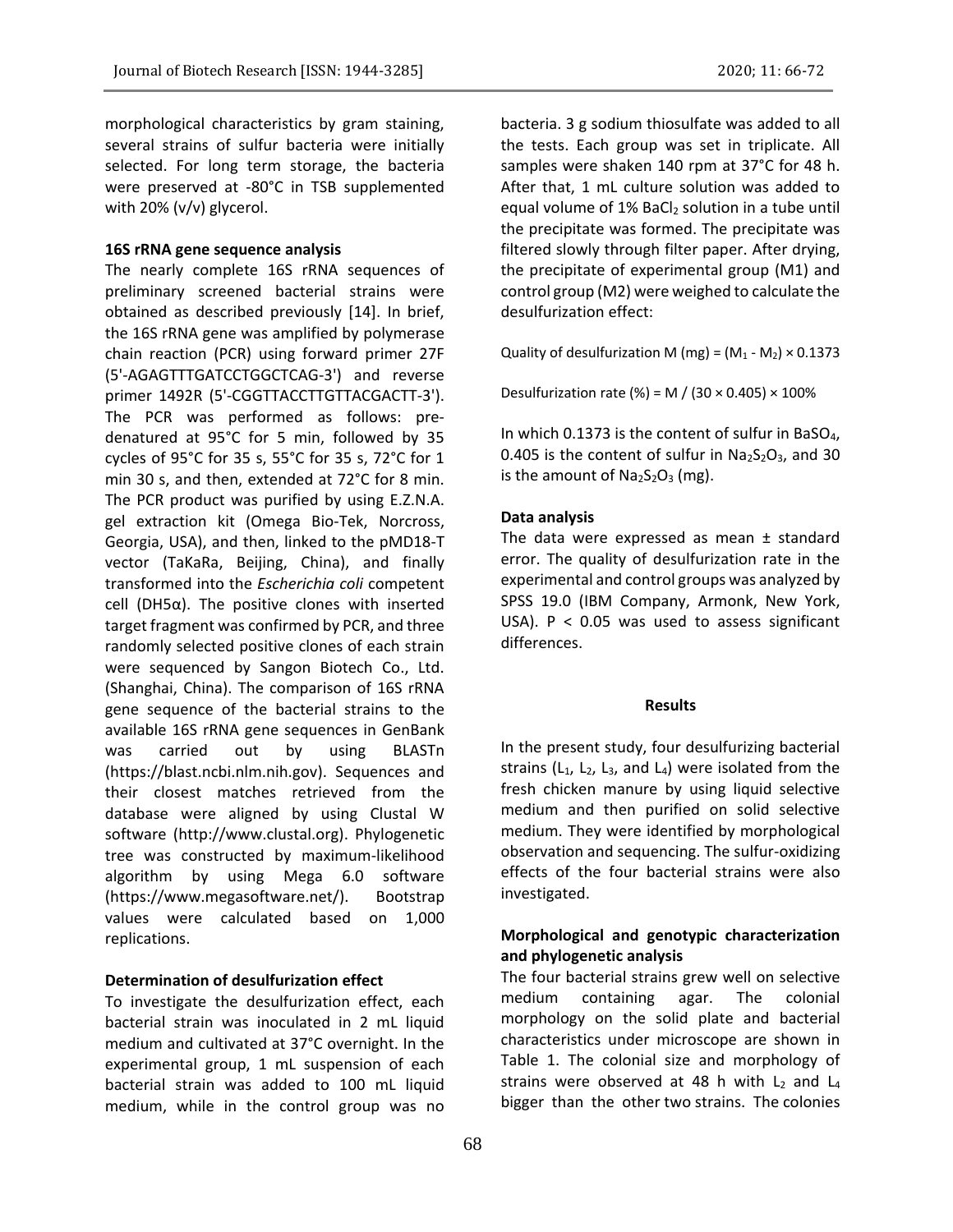| <b>Characteristics</b> | Strain $L_1$    | Strain L <sub>2</sub> | Strain $L3$     | Strain $L_4$  |
|------------------------|-----------------|-----------------------|-----------------|---------------|
| <b>Size</b>            | $1.02$ mm       | $2.06$ mm             | $1.40$ mm       | 2.08 mm       |
| Shape                  | Round           | Round                 | Round           | Round or oval |
| Edge                   | Orderly         | Orderly               | Coarse          | Orderly       |
| Luster                 | Smooth          | Smooth                | Smooth          | Smooth        |
| Height                 | Flat            | <b>Bulge</b>          | <b>Bulge</b>    | Bulge         |
| Color                  | White           | Milk white            | Yellowish-brown | Faint yellow  |
| Transparency           | Semitransparent | Opaque                | Opaque          | Opaque        |
| Degree of dry and wet  | Dry             | Wet                   | Dry             | Wet           |
| Gram staining          | G               | $G^+$                 | $G^+$           | G             |
| Microbial shape        | Rod             | Sphere                | Rod             | Rod           |

**Table 1.** Colonial morphology and microscopic properties of four sulfur bacterial strains.

**Table 2.** Desulfurization rate of four sulfur bacterial strains (%).

|                          | Control             | Strain $L_1$ | Strain L <sub>2</sub> | Strain $L_3$ | Strain L <sub>4</sub> |
|--------------------------|---------------------|--------------|-----------------------|--------------|-----------------------|
| Sulfur added (mg)        | 12.20               | 12.20        | 12.20                 | 12.20        | 12.20                 |
| Sulfur desulfurized (mg) | $0.20^{\circ}$ ±0.6 | $1.71b+3.4$  | $3.43^{\circ}$ ± 2.61 | $113^{d}+18$ | $4.54^{\circ}$ + 1.1  |
| Desulfurization rate (%) | 1.63%               | 12.30 %      | 26.20%                | 7.38 %       | 35.30 %               |

Note: Letter on the upper right of each number indicates a significant difference ( $P < 0.05$ ).

were smooth with entire margins except  $L_3$ strain.

The comparison of 16S rRNA gene sequences of four strains with the available 16S rRNA gene sequences in GenBank revealed that the strain  $L_1$ belonged to *Providencia* family and shared highest sequence similarity with *Providencia vermicola* (99.93% sequence similarity). Strains L<sub>2</sub> and L<sup>3</sup> were the members of *Arthrobacter* family with the highest sequence similarity of  $L_2$  to *Arthrobacter* sp. AMP-5 (99.86% sequence similarity) and L<sub>3</sub> to *Arthrobacter* sp. AMP-6 (99.93% sequence similarity), respectively. Strain L<sup>4</sup> was from *Thiobacillus* family and showed the highest sequence similarity to *Thiobacillus* sp. (99.23% sequence similarity). Furthermore, the maximum-likelihood phylogenetic tree analysis showed that  $L_1$  to  $L_4$  formed four separate lineages with the members of individual family, respectively (Figure 1).

## **Determination of desulfurization effect**

After the identification of bacterial strains, the four isolates were tested for their thiosulfate utilization to investigate their desulfurization effect. As shown in Table 2, the precipitation in experimental and control groups were weighed and desulfurization rates were then calculated. The desulfurization rate of the control was 1.63%, suggesting the existence of some other impurities. Therefore, the rate in the control group should be subtracted from the rate in the experimental groups. The precipitation of strains  $L_2$  and  $L_4$  were significantly higher than that of the control group, indicating that *Arthrobacter* and *Thiobacillus* had potential capacity of desulfurization. In addition, the desulfurization rate of strain *Thiobacillus* was 35.3%, which was the highest rate among the four strains and might be used for degrading odor gas in farms in the future. However, the desulfurization rate of strain L<sup>3</sup> (*Arthrobacter* sp. AMP-6) was only 7.38%, which was the lowest among the four strains.

### **Discussion**

In this study, the sulfur bacterial strains from chicken manure were primarily enriched by using liquid enrichment and screening medium, and then, were isolated by using agar screening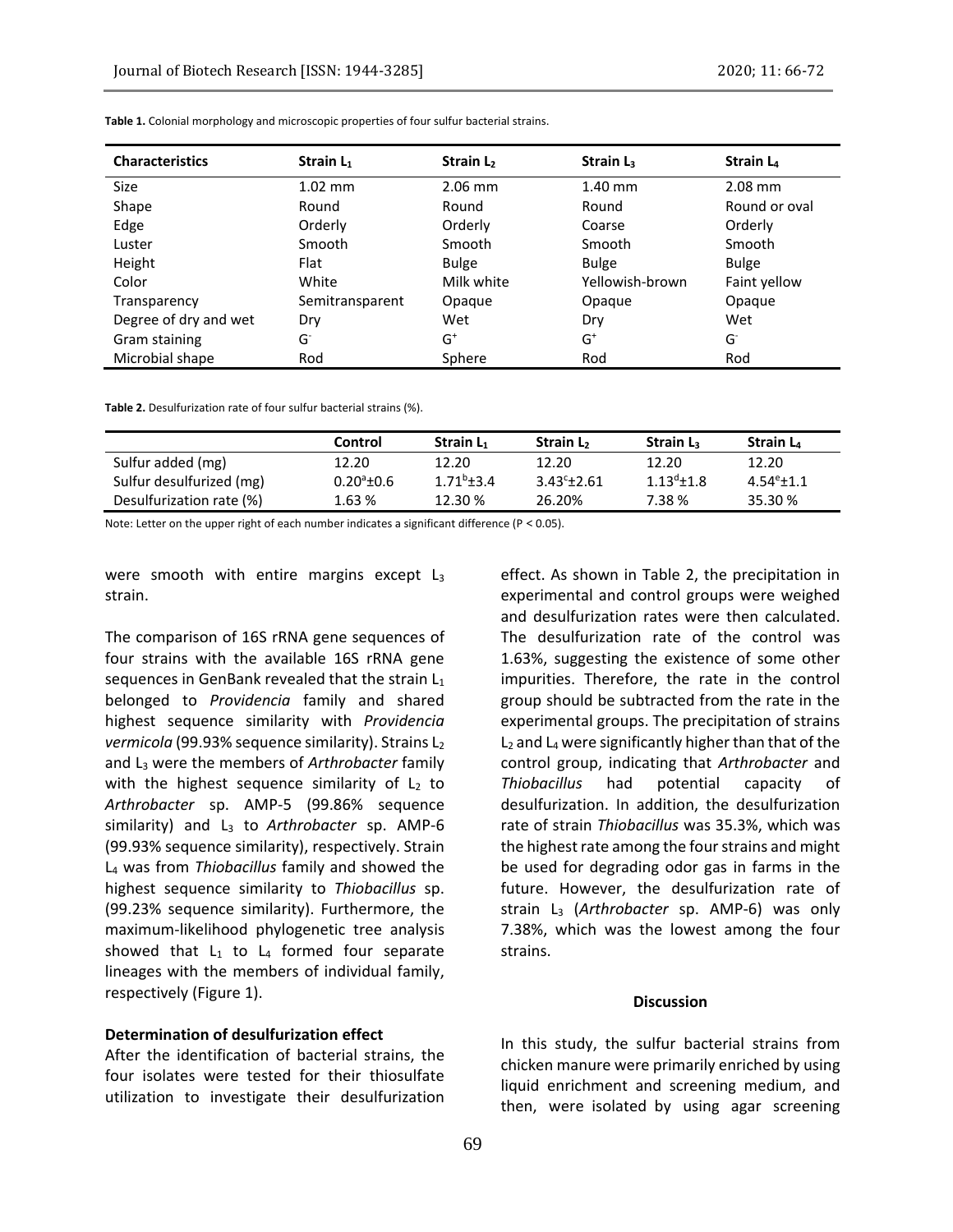

Figure 1. Maximum likelihood tree based on partial 16S rRNA gene of L<sub>1</sub>-L<sub>4</sub> and selected similar sequences. The numbers at the nodes indicate the percentage of 1,000 bootstrap replicates, only values >50% are shown. GenBank accession numbers are given in parentheses. The scale bar represents 0.02.

medium. It has been proved that, by using this strategy, more sulfur bacterial strains were isolated than that using agar screening medium only. In addition, the enrichment and screening medium contained nutrients that could enable sulfur bacterial strains to grow rapidly while inhibiting the growth of other microorganisms [13]. Therefore, this study used liquid and solid screening medium to isolate sulfur bacteria and obtained four bacterial strains. After 16S rRNA sequencing and sequence alignment analysis, four bacterial strains were identified asthe genus *Providencia*, *Arthrobacter*, and *Thiobacillus*. Two strains from the genus *Arthrobacter* were identified as *Arthrobacter* sp. AMP-5 and *Arthrobacter* sp. AMP-6.

*Providencia* is associated with denitrification and is able to oxidize deammonia of phenylalanine and tryptophan. Taylor *et al*. reported that *Providencia* could degrade indole by removing nitrogen from the indole and reduce ammonia pollution in farms [15]. In that study, *Providencia* was isolated from the chicken manure by using screening medium of sulfur bacteria and was also testified to have the thiosulfate-oxidizing ability.

However, there is no report about the desulfurization of *Providencia* to date.

*Arthrobacter* sp. is a chemoheterotrophic bacterium, which is often V-shaped without filaments and aerobic. Many strains of this family can degrade many environmental pollutants and play important roles in catabolism. *Arthrobacter* species are thought to remove sulfur from heterocyclic sulfur. Kaufman *et al*. found that *Arthrobacter* could metabolize dibenzothiophene to O-Phenyl phenol, which was useful for converting sulfur in dibenzothiophene into innocuous sulfate, thus realizing the purpose of desulfurization [16]. Our results demonstrated that two strains of *Arthrobacter*, AMP-5 and AMP-6, from chicken manure had the thiosulfateoxidizing ability.

Strains from genus *Thiobacillus* is the predominant bacterium of desulfurization microorganism, including *T*. *thiooxidans*, *T*. *thioparus*, *T*. *ferrooxidans*, and *T*. *denitrificans* [17]. The members of this bacterial family show the same characteristics as *T*. *ferrooxidans*, which include Gram negative, short rod bacteria with a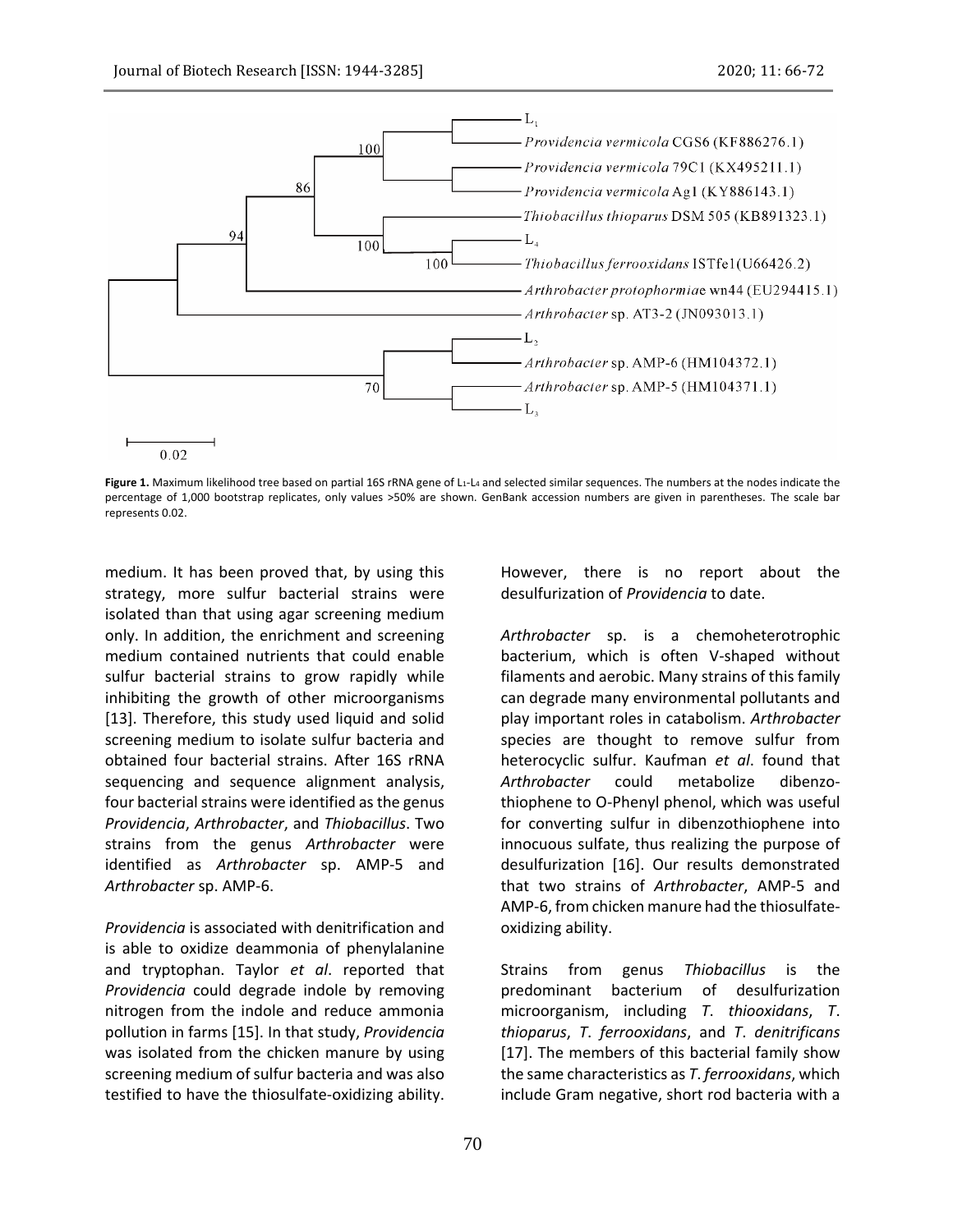single polar flagellum under microscope [18]. However, the flagella are highly susceptible to be damaged, which result in the absence of flagella of the isolated strain in this study. Based on the sequence analysis, it was identified as *Thiobacillus* sp. in this study. The results of thiosulfate-oxidizing ability analysis showed that *Thiobacillusa* had the highest desulfurization rate among the other bacterial strains in this study. Therefore, *Thiobacillusa* sp. from chicken manure could be an excellent desulfurization microorganism with quick growth and propagation rate and high efficiency of removing sulfur compounds.

Microbial desulfurization of livestock manure is a promising technology because it can desulfurize sulfur-compounds in the manure, especially hydrogen sulfide. Sulfur bacterial strains can oxidize divalent sulfur and use elemental sulfur as sulfate for obtaining energy. Consequently, sulfur bacterial strains can change the harmful sulfur elements  $(H<sub>2</sub>S)$  into harmless ones (sulfates) to achieve the hydrogen sulfide removal. The chemical mechanisms of sulfur bacterial desulfurization are as follows [19]:

 $2H_2S+O_2 \rightarrow 2S+2H_2O+$ energy

 $2S+3O_2+2H_2O \rightarrow 2SO_4^{2-}+4H^+$ +energy

 $2S_2O_3^{2-} + 3O_2 + 4H_2O \rightarrow 4SO_4^{2-} + 8H^+$ 

The desulfurization quality of sulfur bacterial strains in this study was calculated by subtracting the precipitate of control group from that of the experimental group, which was the amount of precipitate formed by sulfur bacterial strains oxidizing hydrogen sulfide precursors to form  $SO_4^2$  and Ba<sup>2+</sup>. The desulfurization rate of *Thiobacillus* sp. was 35.3%, which was significantly higher than that of the other three strains. Therefore, the appropriate application of *Thiobacillus* sp. may reduce the content of hydrogen sulfide in chicken farms.

In conclusion, four sulfur bacterial strains were isolated from the chicken manure and were

identified as *Providencia*, *Arthrobacter* AMP-5, *Arthrobacter* AMP-6, and *Thiobacillus* sp. In the desulfurization experiment, *Thiobacillus* sp. demonstrated to have the best desulfurization capacity among four bacterial strains, which suggested that *Thiobacillus* sp. played an important role in sulfur oxidation. To develop the sulfur-oxidizing ability of the exhaust gas treatment in chicken farms in the future, we would apply *Thiobacillus* sp. into chicken manure and detect its desulfurization effect.

#### **Acknowledgments**

This study was financially supported by the Key Science and Technology Innovation Demonstration Project of Henan Province (No. 191110110600); Science and Technology Development Plan Project of Henan Province (No. 202102110108); and the Science and Technology Development Project in Zhumadian City (No. 17102).

#### **References**

- 1. Park J, Kang T, Heo Y, *et al*. 2020. Evaluation of short-term exposure levels on ammonia and hydrogen sulfide during manure-handling processes at livestock farms. Safety and Health at Work, 11(1):109–117.
- 2. Whitehead TR, Spence C, Cotta MA. 2013. Inhibition of hydrogen sulfide, methane, and total gas production and sulfate-reducing bacteria in *in vitro* swine manure by tannins, with focus on condensed quebracho tannins. Appl Microbiol Biotechnol, 97:8403–8409.
- 3. Moon DJ, Lim WT, Seff K. 2019. Crystal structure of a hydrogen sulfide sorption complex of anhydrous  $Mn^{2+}$ -exchanged zeolite Y (FAU, Si/Al = 1.56). Microporous and Mesoporous Materials, 279:432–438.
- 4. Ackley MW, Rege SU, Saxena H. 2003. Application of natural zeolites in the purification and separation of gases. Microporous and Mesoporous Materials, 61:25–42.
- 5. Nhut JM, Vieira R, Pesant L, *et al*. 2002. Synthesis and catalytic uses of carbon and silicon carbide nanostructures. Catalysis Today, 76:11–32.
- 6. Siriwardane RV, Shen MS, Fisher EP, *et al*. 2001. Adsorption of CO<sup>2</sup> on Molecular Sieves and Activated Carbon. Energy & Fuels, 15:279–284.
- 7. Yin R, Fan C, Sun J, *et al*. 2018. Oxidation of iron sulfide and surface-bound iron to regenerate granular ferric hydroxide for